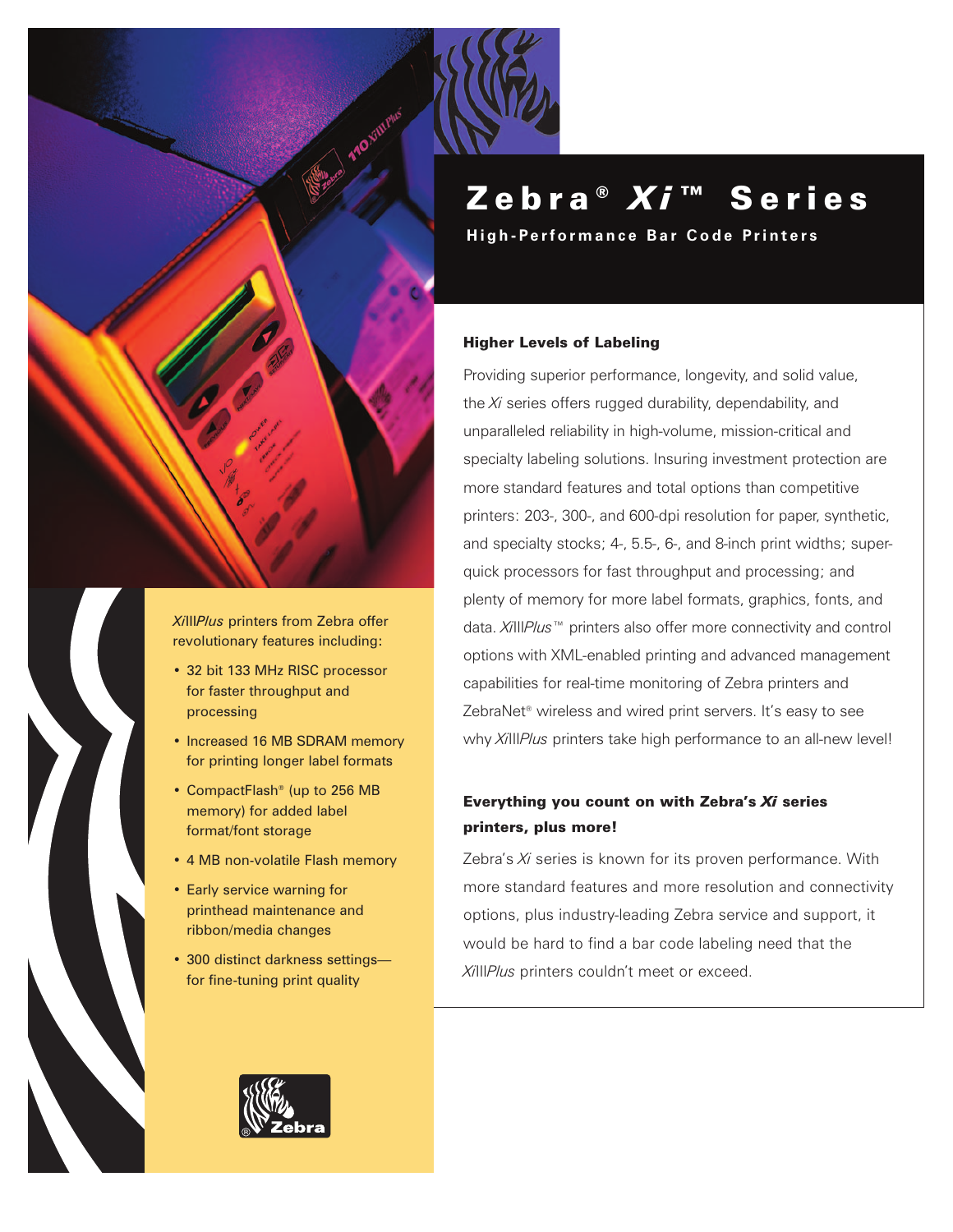# *X i* Series

### Meet the *Xi*III*Plus* Family!

*Xi*III*Plus* printers offer superior connectivity solutions including:

- XML-enabled printing—Direct-connect integration for bar code label printing that eliminates license fees and print server hardware, and lowers customization and programming costs.
- ZebraNet Wireless Print Server—Secure wireless network connectivity for locationindependent printer operations anytime, anywhere
- ▶ ZebraNet 10/100 Print Server--Flexible 10/100 Ethernet connectivity for high-performance and industrial-strength printers
- **▶ Zebra Printer Management—Easily integrate** and maintain remote Zebra printers in a distributed environment with Zebra's advanced centralized printer management tools, including ZebraLink™, ZebraNet™ Utilities, and ZebraNet Bridge



### 110*Xi*III*Plus™*—203/300 dpi

The 110*Xi*III*Plus*, with 203- or 300-dpi printhead, offers flexibility and affordability. Starting at just \$2,995 (U.S. list), the variablewidth 110*Xi*III*Plus* prints up to 4 inches wide, making it ideal for shipping, warehousing, and manufacturing. For crisp, high-quality printing on small product labels, order the 110*Xi*III*Plus* with 300-dpi printhead.

#### MAXIMUM PRINT AREA

Width: 4.09"/104 mm Length (with standard memory): 39"/991 mm

#### RESOLUTION

203 dpi/8 dots per mm; 300 dpi/12 dots per mm

### MAXIMUM PRINT SPEED

203 dpi: 10"/254 mm per second; 300 dpi: 8"/203 mm per second

### PHYSICAL CHARACTERISTICS

Width: 10.37"/263.5 mm Depth: 19.5"/495.3 mm Height: 15.5"/393.7 mm

Weight: 50 lbs./22.7 kg

### MEDIA SPECIFICATIONS

Label and liner width: .79"/20 mm to 4.5"/114 mm Ribbon width: .79"/20 mm to 4.33"/110 mm

### 110*Xi*III*Plus*—600 dpi

The affordable 110*Xi*III*Plus* with 600-dpi printhead is unmatched at printing precise bar codes, text, and graphics in limited label space. An outstanding value, this printer is ideal when you require extremely high resolution and density—for specialty labeling, such as electronic components, telecommunication assemblies, medical devices, pharmaceutical vials, and more.

### MAXIMUM PRINT AREA

Width: 3.2"/81 mm Length (with standard memory): 39"/991 mm

RESOLUTION 23.5 dots per mm

#### MAXIMUM PRINT SPEED

4"/102 mm per second

### PHYSICAL CHARACTERISTICS

Width: 10.37"/263.5 mm Depth: 19.5"/495.3 mm Height: 15.5"/393.7 mm Weight: 50 lbs./22.7 kg

#### MEDIA SPECIFICATIONS

Label and liner width: .79"/20 mm to 4.5"/114 mm Ribbon width: .79"/20 mm to 4.33"/110 mm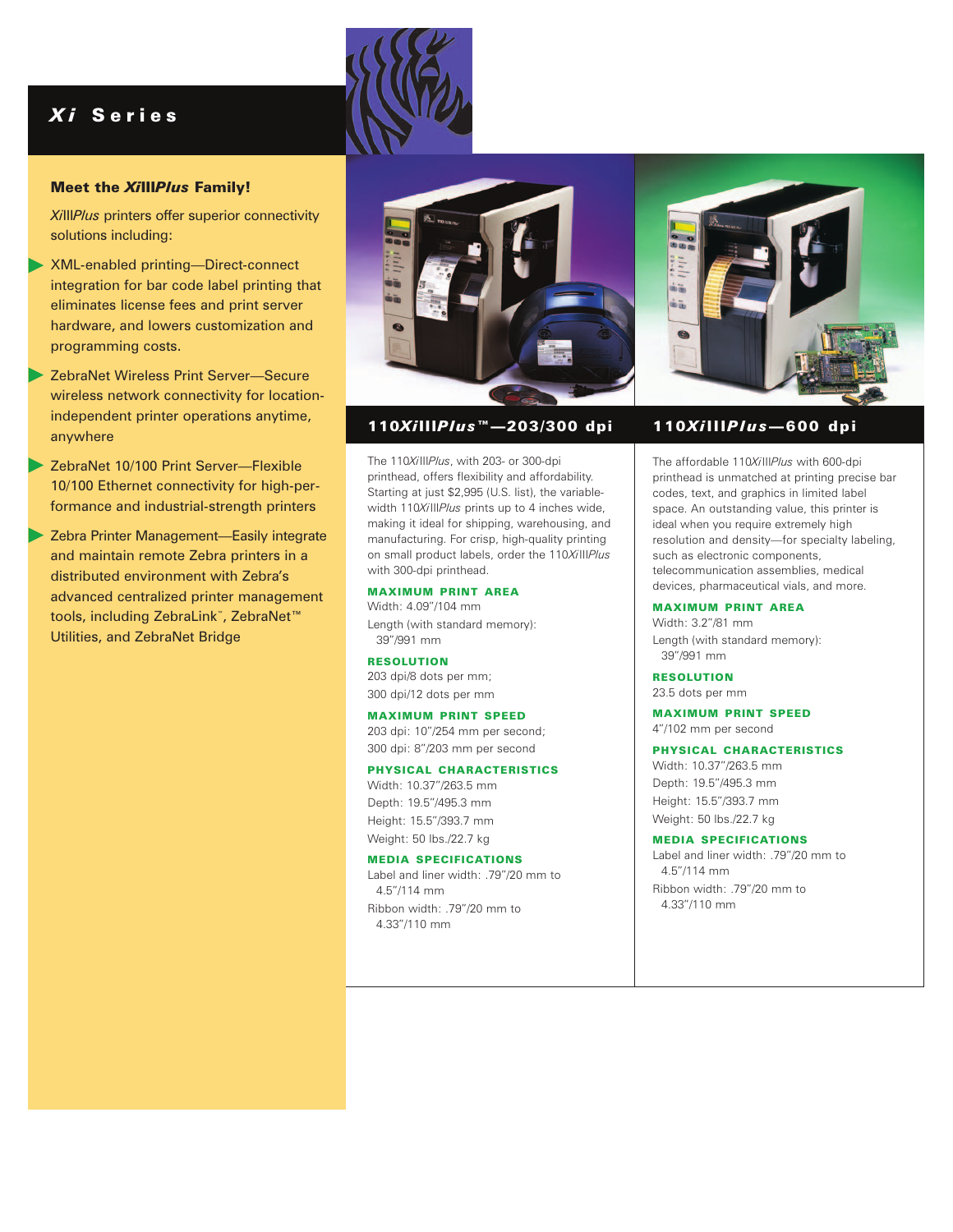# *X i* Series







### 140*Xi*III*Plus™*

The 140*Xi*III*Plus* gets the job done fast, printing at up to 12 inches per second. With such powerful performance and steel construction, it is the ideal choice for high-volume, missioncritical applications with 24-hour duty cycles. The 140*Xi*III*Plus* is also well suited for applications in which labels are required quickly, either on demand or in batches.

### MAXIMUM PRINT AREA

Width: 5.04"/128 mm Length (with standard memory): 39"/991 mm

RESOLUTION 203 dpi/8 dots per mm

MAXIMUM PRINT SPEED 12"/305 mm per second

### PHYSICAL CHARACTERISTICS

Width: 11.15"/283.2 mm Depth: 19.5"/495 mm Height: 15.5"/393.7 mm Weight: 55 lbs./25 kg

#### MEDIA SPECIFICATIONS

Label and liner width: 1.57"/40 mm to 5.51"/140 mm Ribbon width: 1.57"/40 mm to 5.1"/130 mm

### 170*Xi*III*Plus™* 203/300 dpi

The industrial-strength 170*Xi*III*Plus* with 203 and 300-dpi print resolution has the ability to print labels up to 6.6 inches wide at 12 inches per second, promoting greater productivity with fewer roll changes. The 170*Xi*III*Plus*, can easily print large numbers of tough, information-rich AIAG, ODETTE, UCC/EAN-128 and other compliance labels on demand or in batches.

### MAXIMUM PRINT AREA

Width: 6.6"/168 mm Length (with standard memory): 39"/991 mm

### RESOLUTION

203 dpi/8 dots per mm 300 dpi/12 dots per mm

### MAXIMUM PRINT SPEED

203 dpi: 12"/305 mm per second 300 dpi: 8"/203 mm per second

#### PHYSICAL CHARACTERISTICS

Width: 13.15"/334.4 mm Depth: 19.5"/495 mm Height: 15.5"/393.7 mm Weight: 67 lbs./30.5 kg

#### MEDIA SPECIFICATIONS

Label and liner width: 2"/51 mm to 7.1"/180 mm Ribbon width: 2"/51 mm to 6.7"/170 mm



# 220*Xi*III*Plus™* 203/300 dpi

The flexible, wide-web 220*Xi*III*Plus* with 203 or 300-dpi can quickly print labels up to 8.5 inches wide at 10 inches per second or perform detailed, high-density printing of graphics or small fonts for labels, invoices, and other large documents. Ideal printing applications include chemical drum labels, primary metal standard labels, automotive industry labels, banner-sized labels, and pallet and container shipping labels.

### MAXIMUM PRINT AREA

Width: 8.5"/216 mm Length (with standard memory): 39"/991 mm

#### RESOLUTION

203 dpi/8 dots per mm 300 dpi/12 dots per mm

#### MAXIMUM PRINT SPEED

203 dpi: 10"/254 mm per second 300 dpi: 6"/152 mm per second

### PHYSICAL CHARACTERISTICS

Width: 15.65"/397.5 mm Depth: 19.5"/495 mm Height: 15.5"/393.7 mm Weight: 72 lbs./32.7 kg

### MEDIA SPECIFICATIONS

Label and liner width: 4.25"/108 mm to 8.8"/224 mm Ribbon width: 4.25"/108 mm to 8.6"/220 mm

#### **For More Information**

Contact your Zebra representative for additional printer specifications. For information on Zebra's other printers, supplies, software and accessories, ask your reseller, call +1 800 423 0442, or visit our Web site **www.zebra.com**.